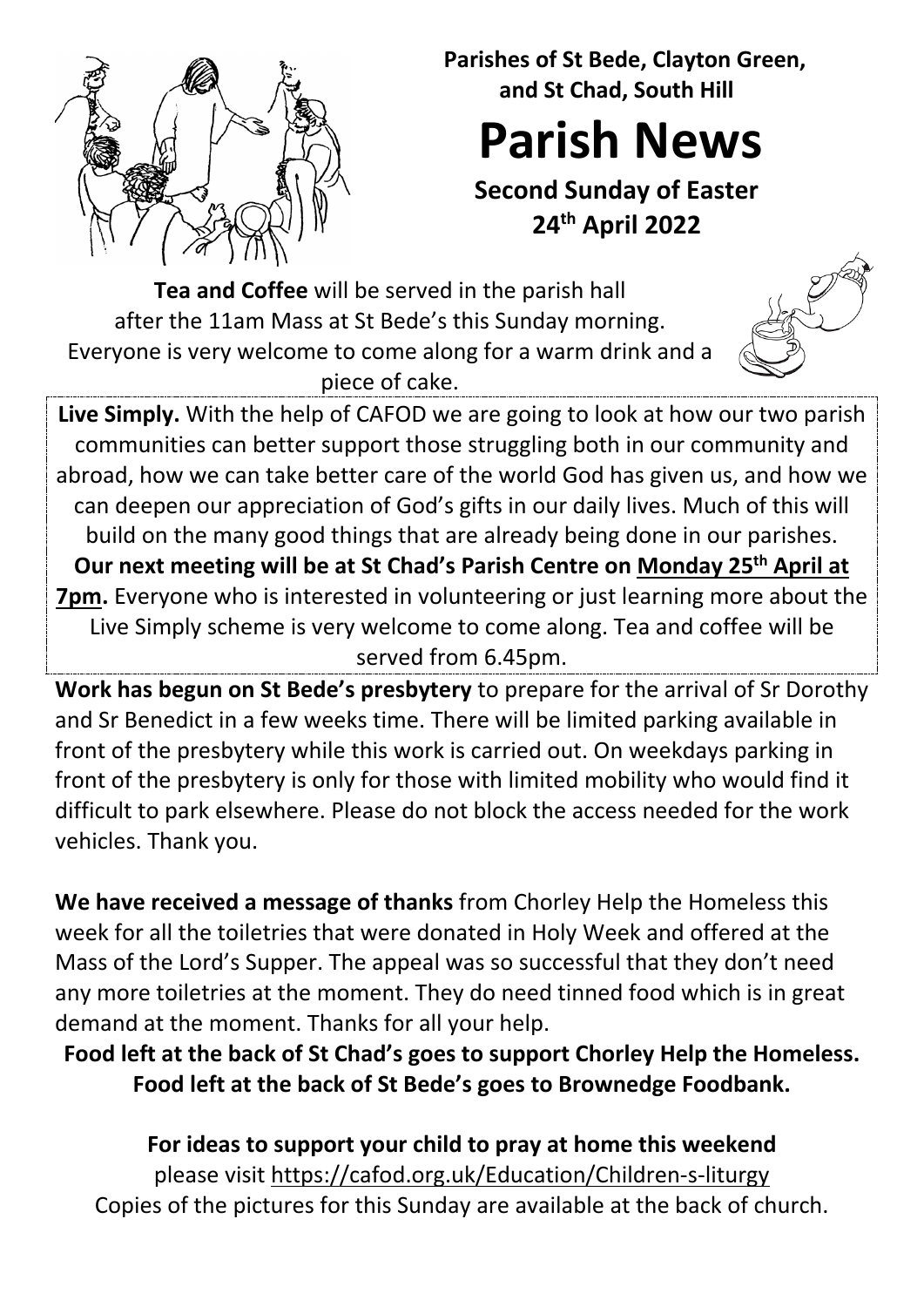**St Chad's Choir** are looking to recruit a few new members as our numbers have reduced over the past few years. If you would like to join, as a singer or musician, please make your way up the stairs at the back of church to the choir loft before the Sunday Mass where you will be made very welcome.

**The Feast of Divine Mercy. Sunday 24th April 2022** at St. Mary's, Leyland. Arrivals from 2.30pm. Commencing with prayer at 3pm, Exposition of the Blessed Sacrament, Reconciliation, Healing, Benediction and Holy Mass at 5pm. All are welcome. A similar service is also taking place at Sacred Heart, Brooke Street, Chorley, this Sunday afternoon starting at 3pm.

**We have received this urgent request from a member of our parish.** Dear Friends, I am a director of Epiphany Trust local charity and we have worked in Romania for over 30 years. We are currently supporting Ukrainian refugees throughout Romania and I was there last week. We are currently supporting a family in Romania who have fled from Kharkiv who wish to get to the UK. They are a lovely couple in their 60s with a daughter in her 30s who is severely disabled (acquired brain injury). We as a charity are happy to support in whatever capacity we can, be it financial, translation, medical support etc. but we are struggling to find suitable accommodation with the required accessibility, be it downstairs accommodation or a stair lift etc in place. If you think you may be able to help this family by offering accommodation, please get in touch. 07947 234480 [sharon@epiphany.org.uk.](mailto:sharon@epiphany.org.uk) With thanks, Sharon **Mass Intentions.** If you would like a Mass to be offered for someone, living or dead, or for an intention close to your heart, please let us know. You can use one of the Mass offering envelopes at the back of Church. We will do our best to offer the Mass as close as we can to any date requested. Please make requests for a particular date in good time. Donations included with Mass offerings have been a great support to the finances of our parishes in the past, but we are not receiving very many requests at the moment. If you use our parish gift aid envelopes you can write your envelope number with your donation and your parish can claim the gift aid on anything you have given. Thank you.

**We are hoping to start "Little Church" again at St Chad's.** If you would like to help our children learn more about their faith, please get in touch. You will work as part of a team and will only have to help once a month. Volunteers need to have a parish DBS check. Please let Fr Mark know if you are able to help. If anyone would like to volunteer to be part of our **Little Church team at St Bede's** please get in touch. A few more people to help would be very welcome. Thank you.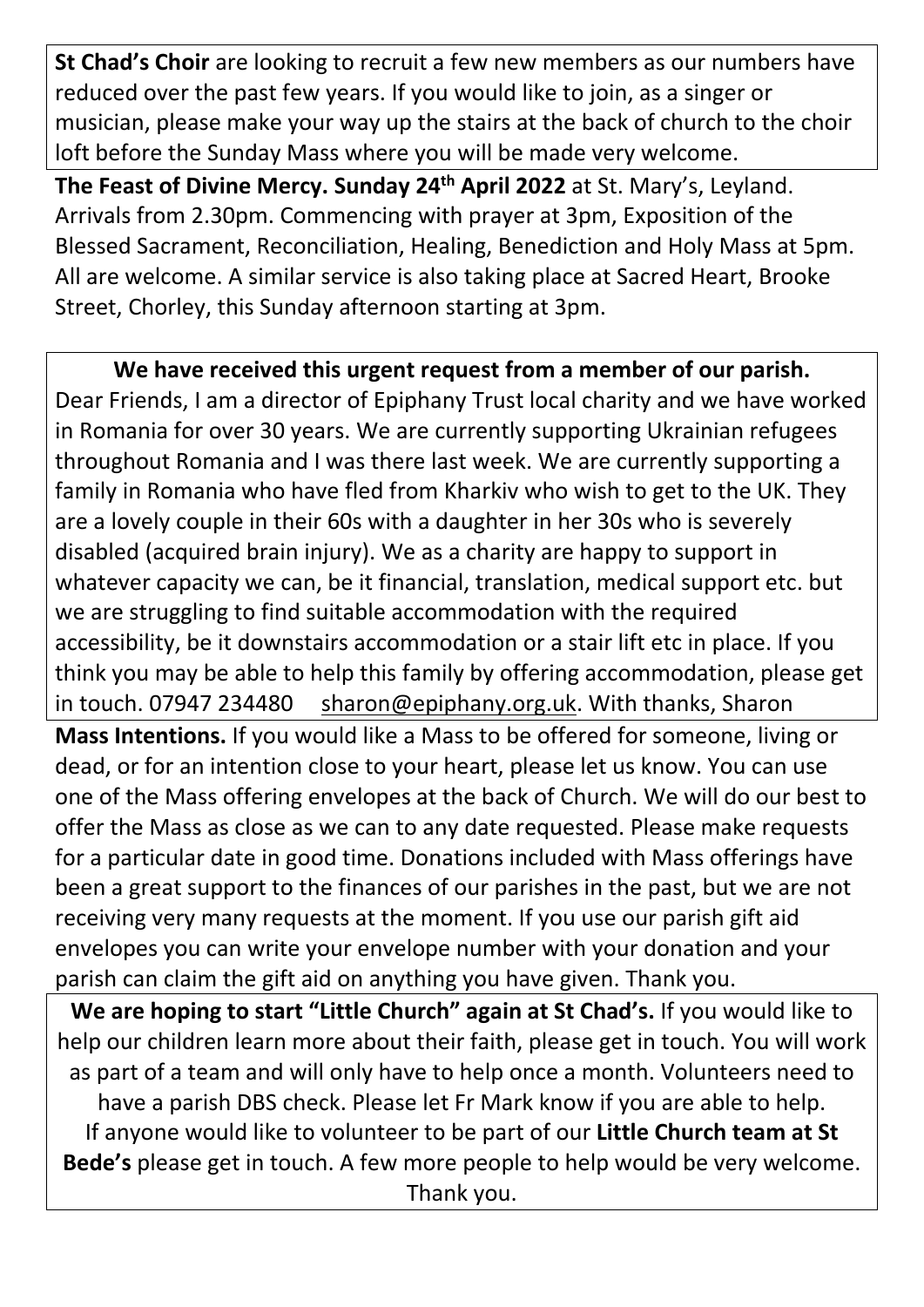**St Chad's Choir** are looking to recruit a few new members as our numbers have reduced over the past few years. If you would like to join, as a singer or musician, please make your way up the stairs at the back of church to the choir loft before the Sunday Mass where you will be made very welcome.

**CHORLEY AND PRESTON HOSPITALS**: Please contact St Joseph's Chorley 01257 262713 if any member of your family is admitted into Chorley Hospital and needs a visit or ask the ward staff to call the Chaplain on his bleep/phone. For the chaplaincy service at Royal Preston Hospital please ring 01772 522435. For the chaplaincy service at Wigan Infirmary call 01942 822324.

We are hoping to put a rota together for Special Ministers of Holy Communion at St Bede's for the weekend Masses. If you have been commissioned as a Special Minister and would like to go on the rota, please let Fr Mark know. Thank you.

**If any of our Special Ministers of Holy Communion** are able to take Holy Communion to one of the Nursing homes in St Bede's parish, please let us know. Thank you.

**Holy Communion at Home.** If any of our parishioners are not able to attend Mass, please let us know. It may be possible to arrange for you to receive Holy Communion at home each week. Please ring Fr Mark on 01257 460154 if you would like to request Holy Communion at home.



**The Sacrament of Reconciliation** is always available in our parishes. We aren't able to use the confessionals in church yet but please let Fr Mark know and we can arrange to meet at either church for you to make your confession if you wish.

## **St Bede's Parish Office.**

**The parish office will be closed on Wednesday 4th May for staff annual leave and will reopening on Tuesday 24th May.** Please be patient with us if it takes a day or two to respond to your enquiries. For all requests and enquiries you can contact Fr Mark on 01257 460154 or by either parish e-mail address. Thank you.

**Please pray for our sick and housebound parishioners** Syd Newton, George Morris, Peter Deacon, Amy Greenhalgh, Margaret Gray, Thomas Hesse, Ray Briant, Eileen Farnworth, Robert Rainford, Brenda Wrightson, Maria Reynolds, Eileen Ainscough, Tony Miller, Tony Morris, Elizabeth Cook, Helen Witte, Gabrielle Myerscough, Connie Foy, Katherine Yates, Marie Coleman, Anna Howard, Jenny Campbell, Hazel Melling, Virginia Hayton-Weed, Lawrence Eccles, Mary Hiccox and the residents of Highcliffe, Greenways, Brookside, Meadow Bank Nursing Homes and Brookhaven.